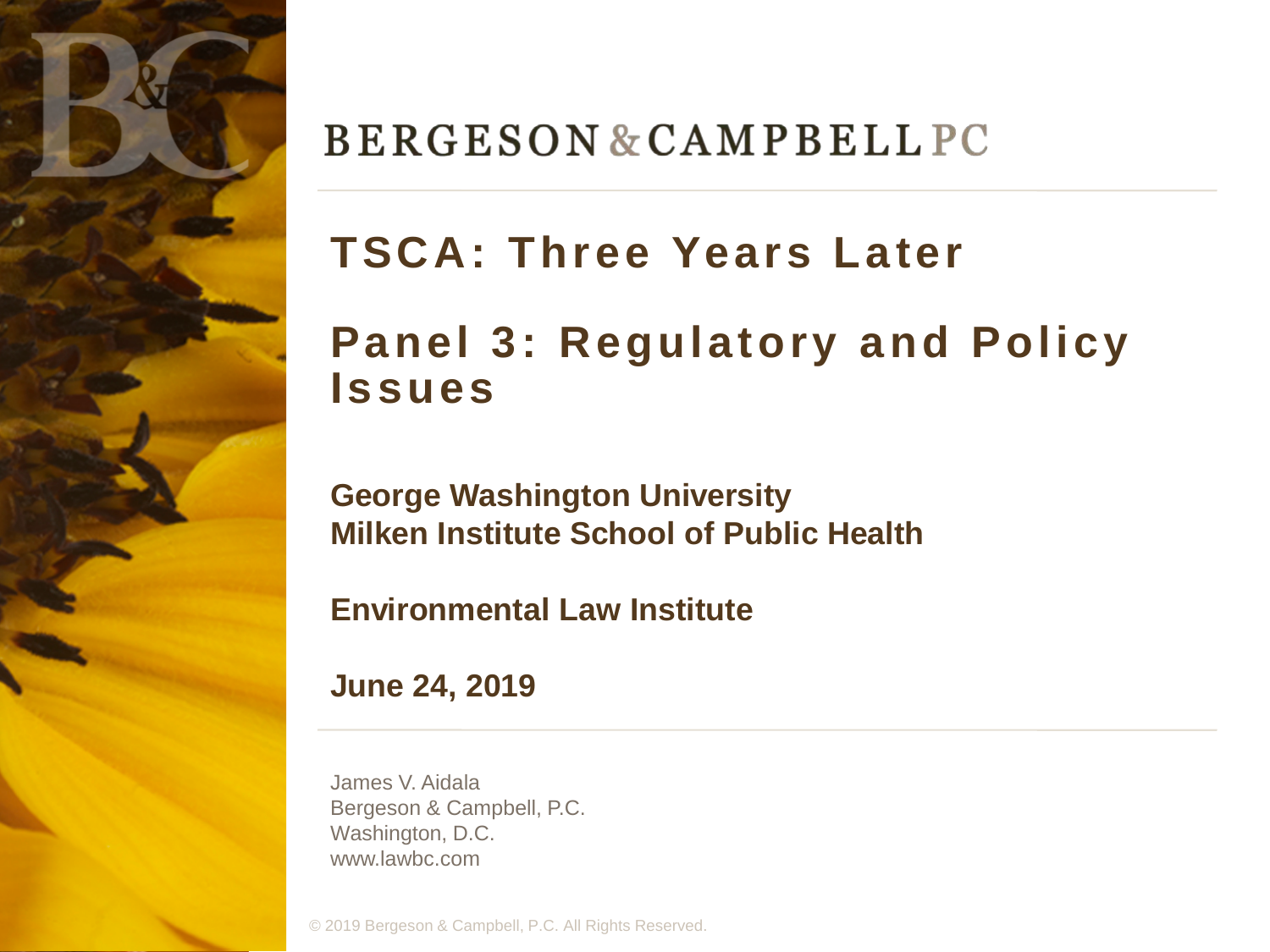### **TSCA at 3: Growing Pains?**

#### Some History

- Toxic Substances Control Act (TSCA) 1976 -- It works on paper
- $\triangleright$  TSCA 2016 -- A long gestation, then legislative success
	- Still long road ahead

#### Food Quality Protection Act (FQPA) -- Relevant?

- Federal Insecticide, Fungicide, and Rodenticide Act (FIFRA) amendments: >four tries (1972, 1978, 1988, 1996) to get it finished…
- Analogous lessons?
- Concluding Thoughts
	- $\triangleright$  "New TSCA" will have a year 4 (and 5, and 6 ...)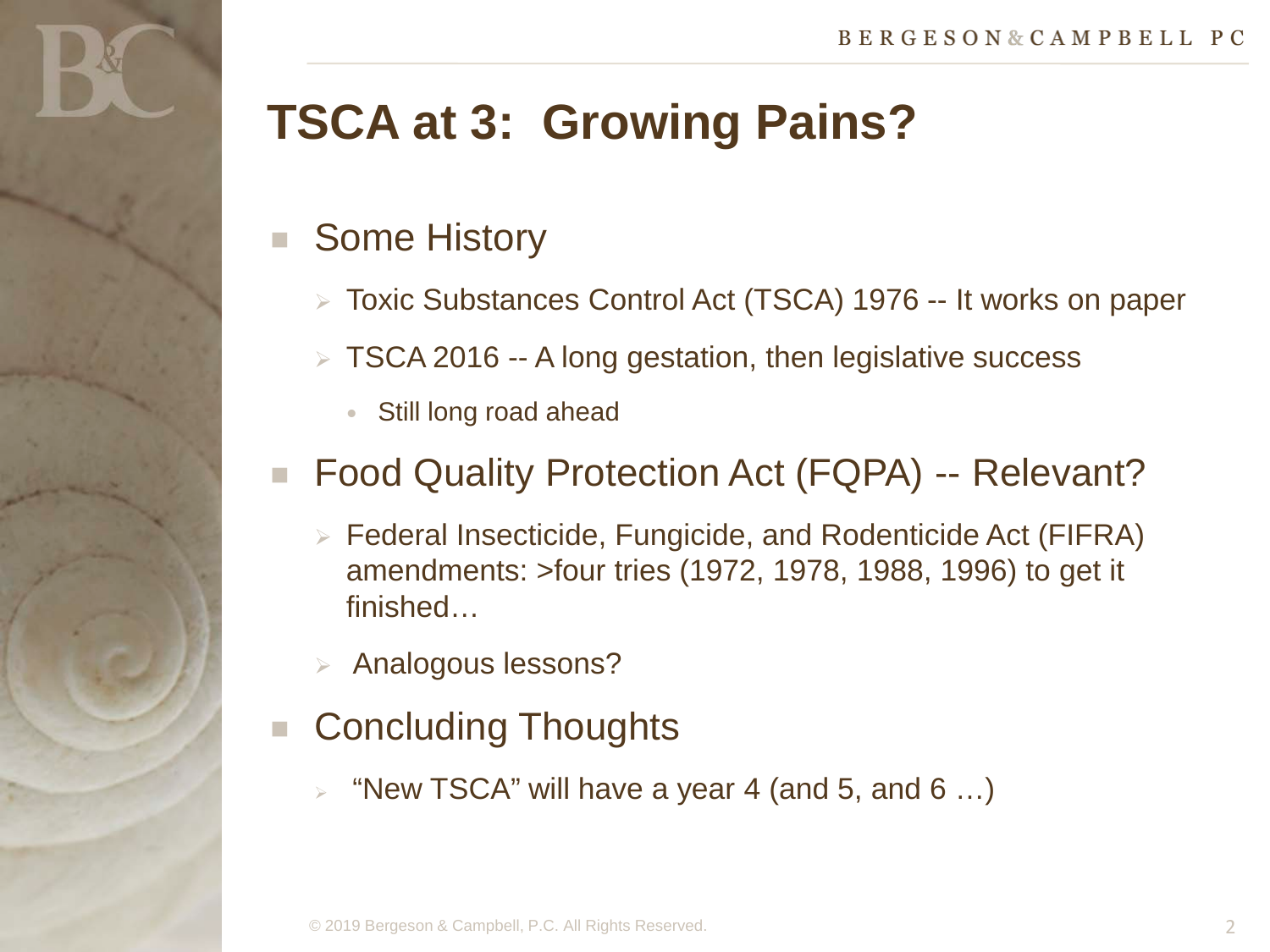## **A Little History: TSCA 1976**

#### TSCA 1976

- $\triangleright$  Part of Nixon's second environmental message
- $\triangleright$  Most contentious issue: mandatory pre-market data
- Enacted lame duck session in October 1976

#### ■ Design

- $\triangleright$  First: List of all chemicals, production data (Inventory)
- $\triangleright$  Second: All new chemicals subject to review (premanufacture notifications (PMN))
- Third: Test existing chemicals (Section 4 test rules)
- Fourth: Regulate unreasonable risks (Section 6)
- $\triangleright$  Also, no hiding adverse information, get rid of polychlorinated biphenyls (PCB)
- $\triangleright$  One more thing:
	- Do not hurt innovation, and use least burdensome restrictions
- "Worked on Paper"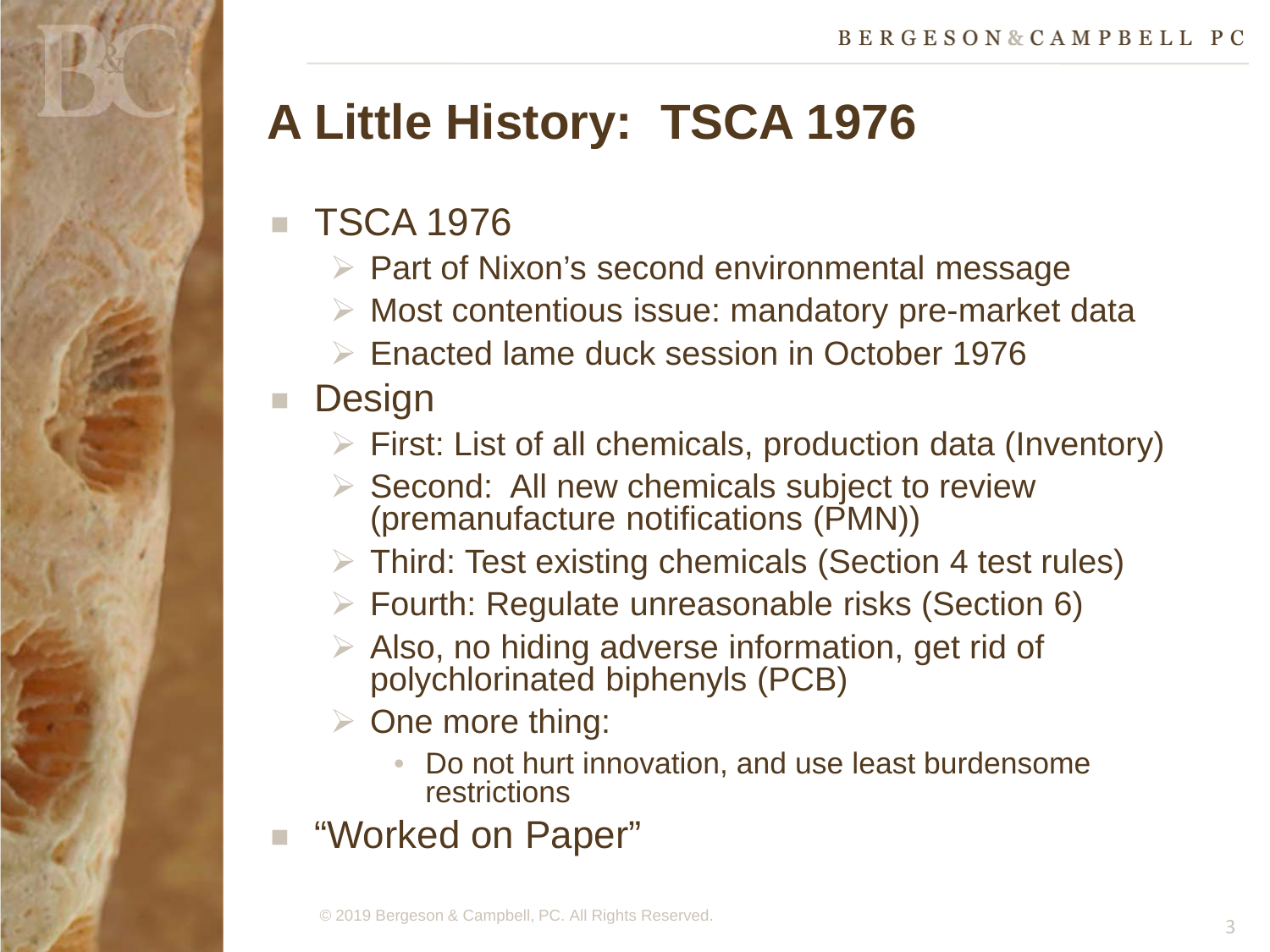# **A Little History: TSCA 2016 Gestation**

- Frustration with progress from 1976
	- ▶ Periodic Government Accountability Office (GAO) reports, Congressional hearings on the "Toxic Chemicals Conversation Act"
		- Lack of chemical test rules, failed attempts to regulate asbestos, mire of PCB elimination, and litigation outcomes frustrate program implementation
- 1994: Clinton Administration starts consideration of amendments
	- Senate Environment and Public Works (EPW) Committee hearings in May and July
	- Change in party control of House in 1994 elections -- little prospect for change
- 2009: Obama Administration renews legislative push
- Senator Frank R. Lautenberg makes it a priority
- Early efforts regarded as partisan with little hope of success
- Lautenberg led efforts; announced "compromise" in 2013
	- Concerns among some members delayed agreement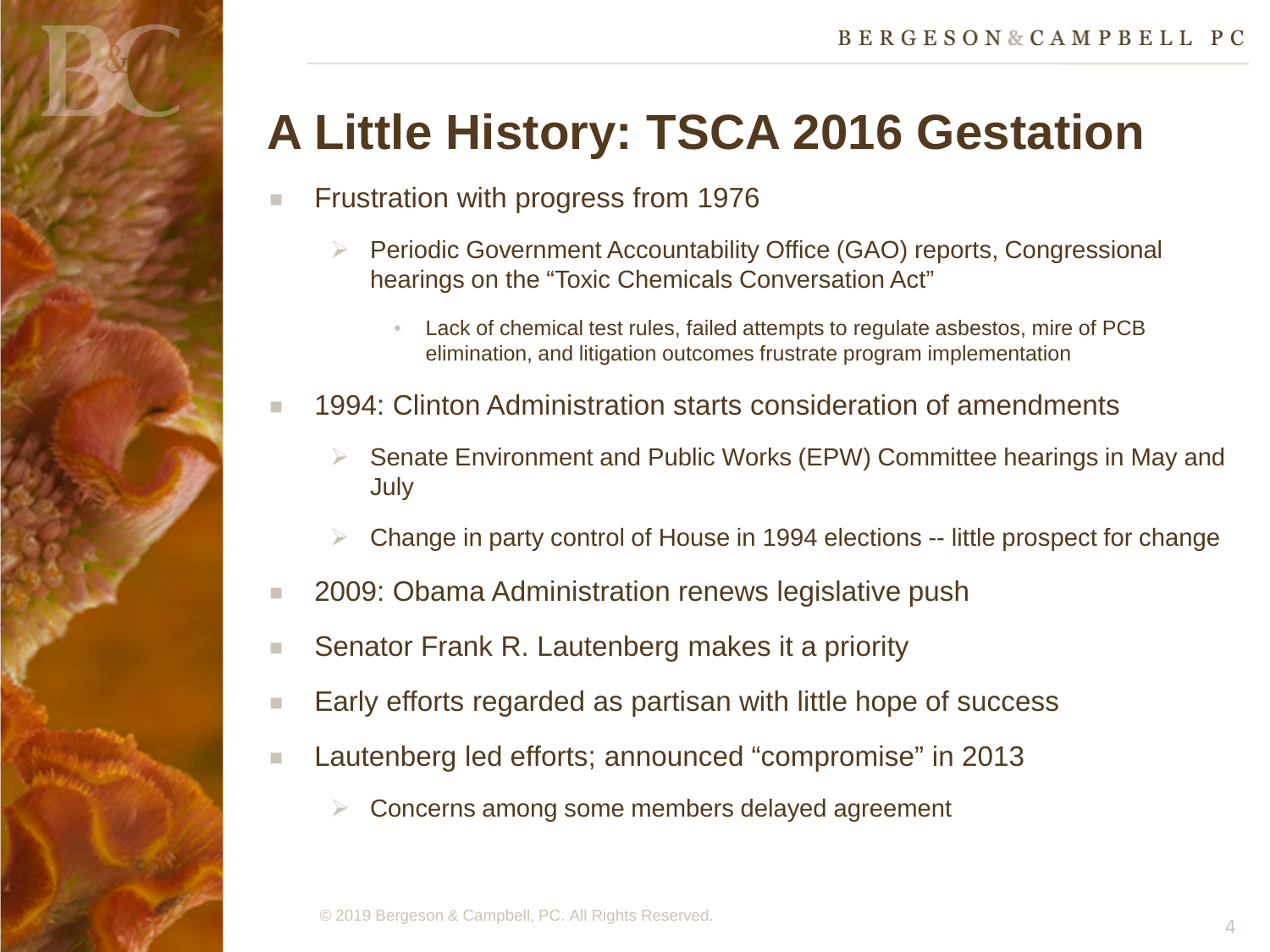### **Success: Lautenberg Amendments**

- "Compromise" sausage-making: new terms, tight deadlines, new powers with limits
	- $\triangleright$  Different stakeholders emphasize different priorities; some conflicts carry over to implementation debates
- Administration change leads to different approaches (same as 1980 -- Carter to Reagan)
- Current debates over definitions ("reasonably foreseen," confidential business information (CBI), risk prioritization and evaluation procedures, PMN reviews)
- Resources, staffing, workload, litigation, and deadlines remain challenging
	- $\triangleright$  Among other things ...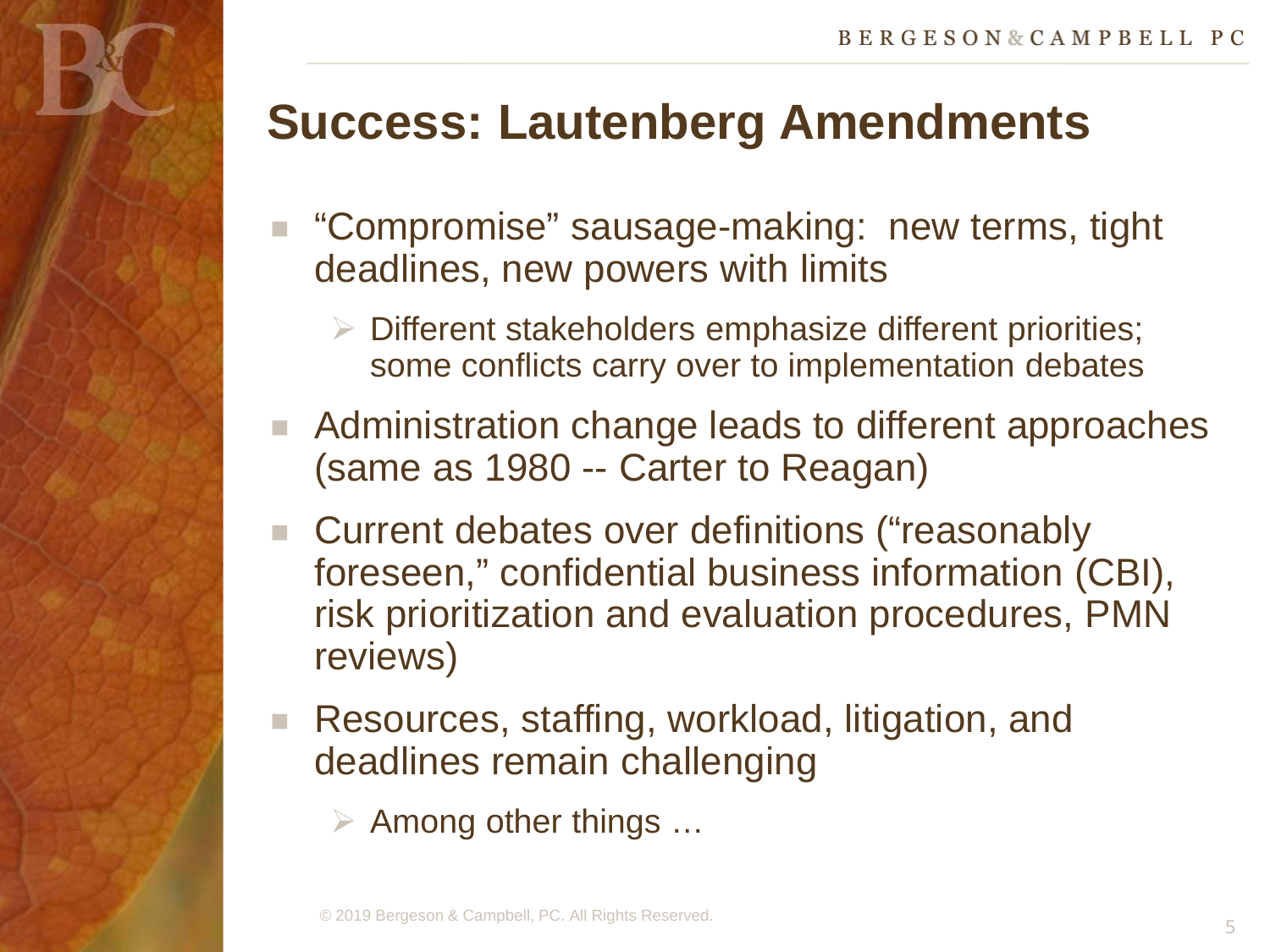#### **FQPA Pesticide Amendments -- Similar or Unicorn?: Success on Fourth Try**

- Good news: FQPA enacted unanimously in 1996
	- $\triangleright$  Added new requirements about risks to children
- Bad news: Modern FIFRA legislation to review all "old" pesticides ("40,000 products") started in 1972, completed in 2006
	- $\triangleright$  First deadline for reviews -- 1975
	- $\triangleright$  Early implementation marred by lack of modern data, little exposure information, controversies over individual pesticides
- After 1972, Congress enacts refining amendments in 1978, 1988, and finally in1996 -- 24 years after first try
	- U.S. Environmental Protection Agency (EPA) mostly successful in meeting 2006 deadline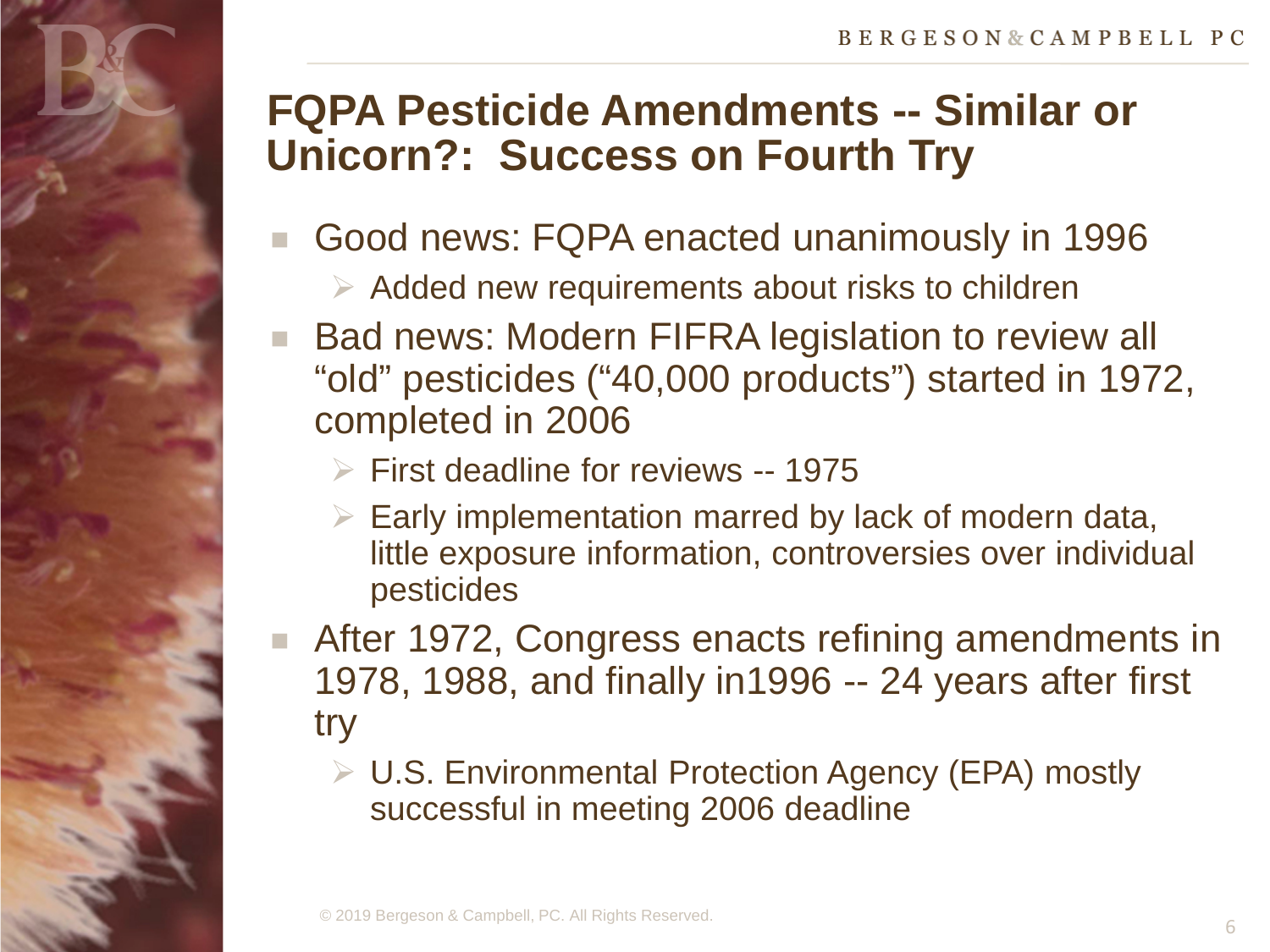## **Early Years of Any New Legislation**

- Stakeholder expectations high and impatient
- "Sudden" change in requirements upends program
	- $\triangleright$  Must develop new policies, guidance, rules
	- $\triangleright$  Limited or no phase in effective date for new requirements
		- Old work must be completed, new work coming in the next day
- Resources not immediately available
	- Budgets need to be reallocated or wait for appropriations
	- Staffing slowed by recruitment and training
- Deadlines need immediate attention, but can take away from other important needs (policy development, hiring and integrating new staff, tool and model development)
- Constant strains on management attention
	- Litigation, Congress, novel issues, "crises"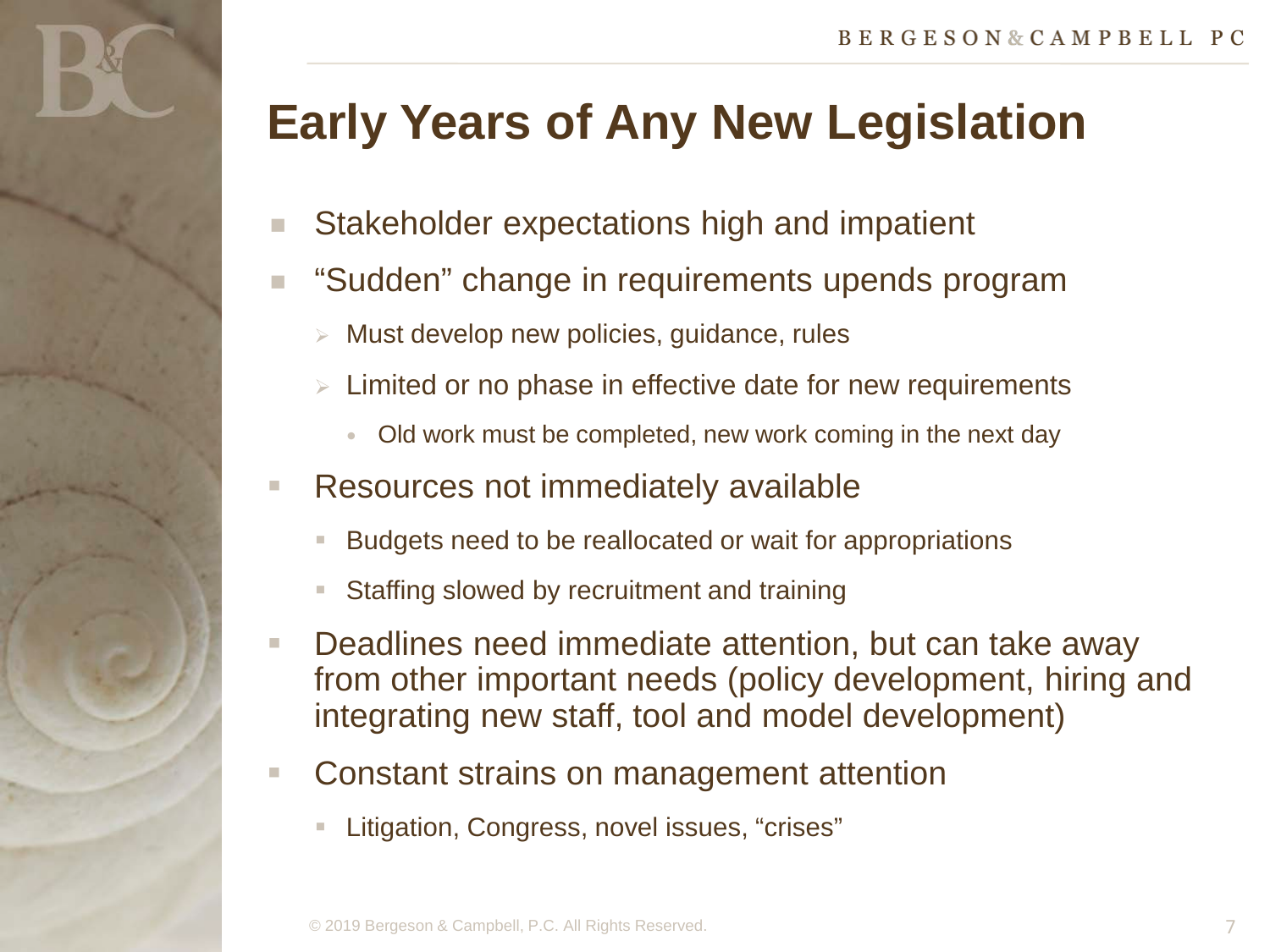#### **Operating Environment for Both Office of Pesticide Programs (OPP) and Office of Pollution Prevention and Toxics (OPPT)**

- EPA budget, staff resources
	- Shutdowns, hiring freezes, pay policies, and retirements/aging workforce impact program success
- **Aggressive litigation over appropriate scientific and policy** basis of decisions and statutory interpretations
- **Legislation on specific chemicals (per- and polyfluoroalkyl** substances (PFAS), asbestos, chlorpyrifos)
	- Science/risk issues difficult for Members to evaluate
	- State and local officials have less review resources
		- Not clear how TSCA preemption provisions might affect any state actions
- House oversight will consume leadership time and energy
	- $\triangleright$  EPA accountable to 30 Committees and Subcommittees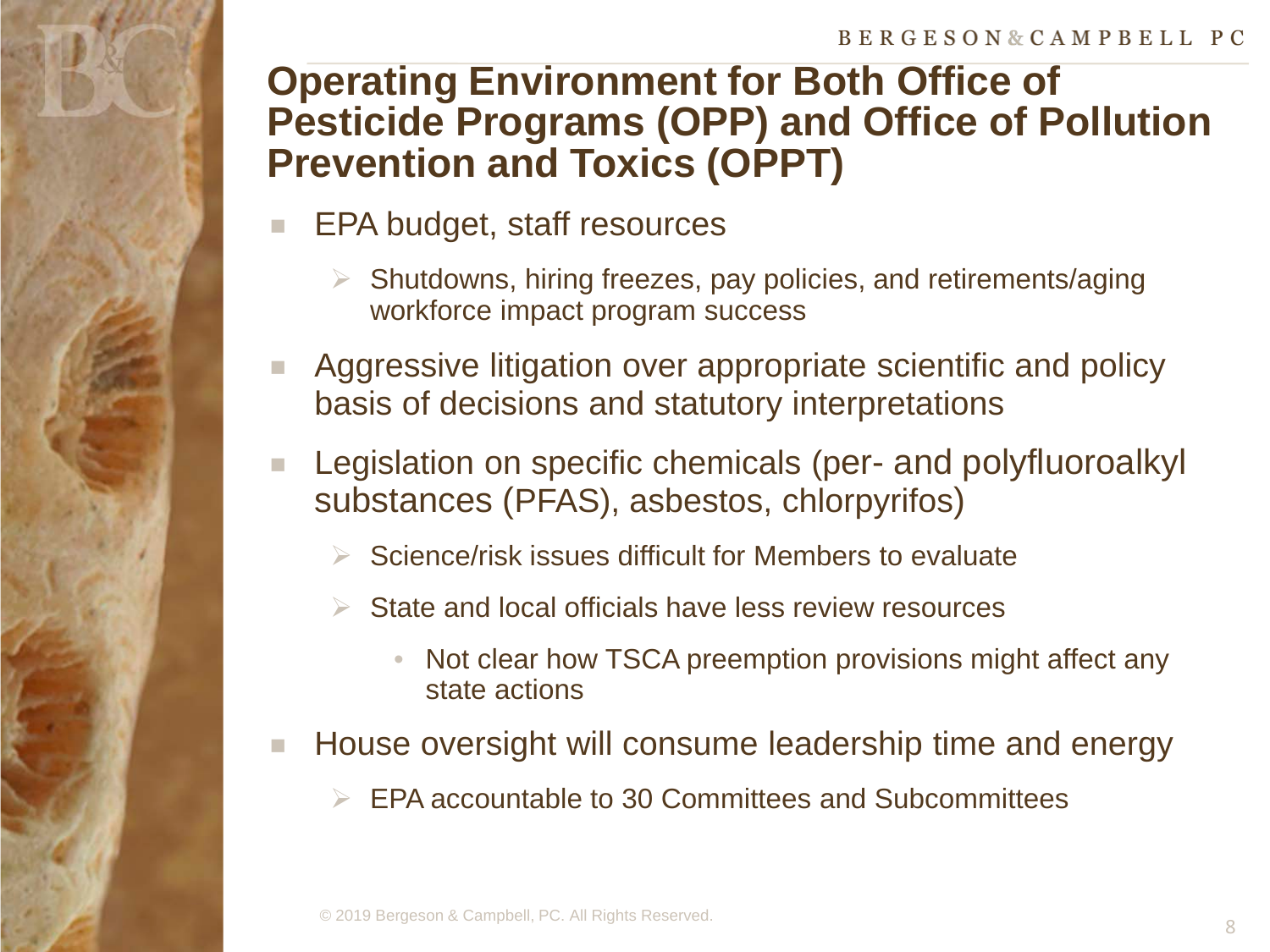## **Some Things that Made FQPA Easier**

- Pesticide program is data rich, "easy" order authority, extensive exposure data, relatively limited universe (1,100 active ingredients) with defined scope (labeled uses)
- After first 30 years, wider agreement/understanding of what data are expected and how they will be analyzed
	- Guide was "simple": make all old pesticides have same data and review as a new pesticide submission -- may not be comparable to TSCA situation
- After FQPA first two years, complaints about lack of articulation about how program decisions are made and what policies support program decisions
	- EPA established large Federal Advisory Committee Act (FACA) group, with wide stakeholder participation
	- Discussions led to 27 requested/useful policy papers outlining key policies and decision guidance about important program elements
- Policy papers drafted, subject to public comment, prepared in final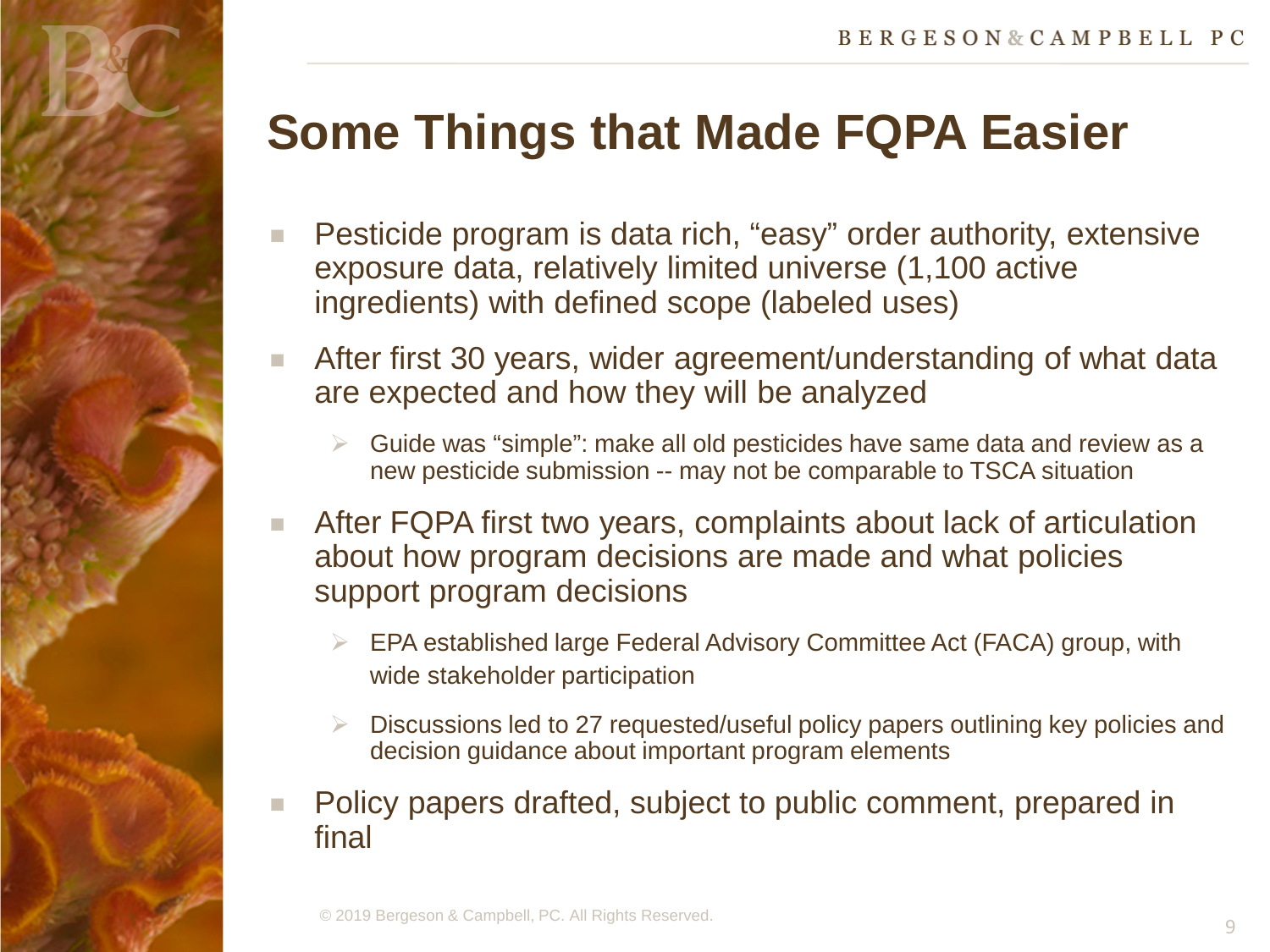# **Concluding Thoughts**

- Three years after enactment is a relatively short time frame for implementing the changes made in the legislation
	- Progress also hindered by slow pace of appointments in Trump Administration
- Fees, appropriations, authorization on hiring and training staff will allow program to respond more fully to stakeholder concerns
	- $\triangleright$  Fundamental policy differences among stakeholders will remain
- Now, three years after, a stakeholder process (similar to the FQPA FACA process) might help develop program policies and guidance in less controversial areas
- Some important parts of Lautenberg amendments are unexplored to date, over time could be important contributors to program success
	- Section 4 authority to gather data (new order authority for toxicology data and exposure potential)
	- Preemption authority may come into play soon
	- $\triangleright$  New Chemical Data Reporting (CDR) information may be useful to evaluate chemical long-term trends in chemical use and innovation since 1976
		- Comparing trends might help develop testing strategy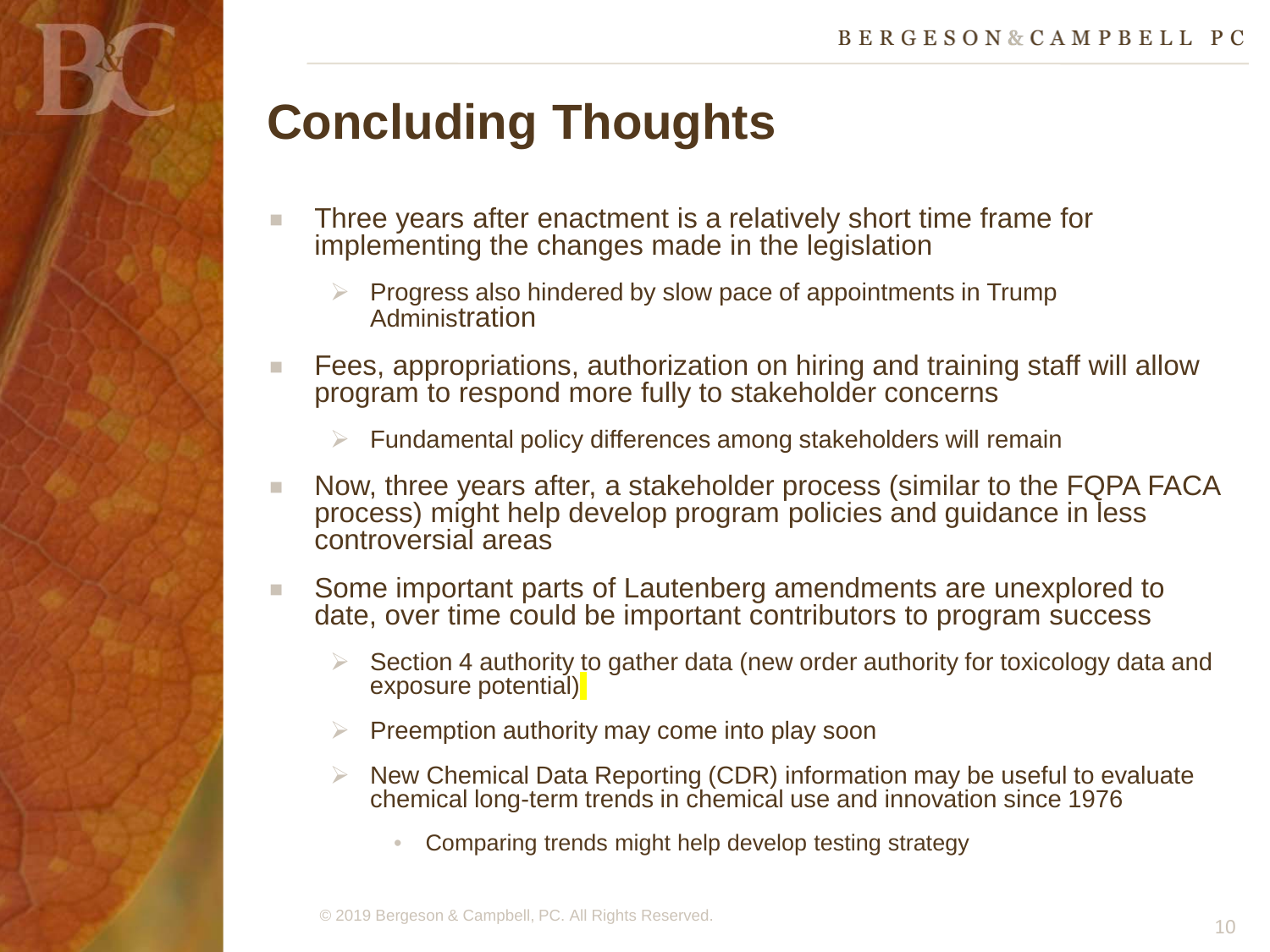### **One Last Thing to Remember**

- There will be a year 4, 5, 6, ...
	- $\triangleright$  Program will confront the future with issues of resources, staffing, litigation, deadlines, and workload challenges
	- $\triangleright$  Program will survive issues of resources, staffing, litigation, deadlines and workload challenges

# **Time waits for no bureaucracy**